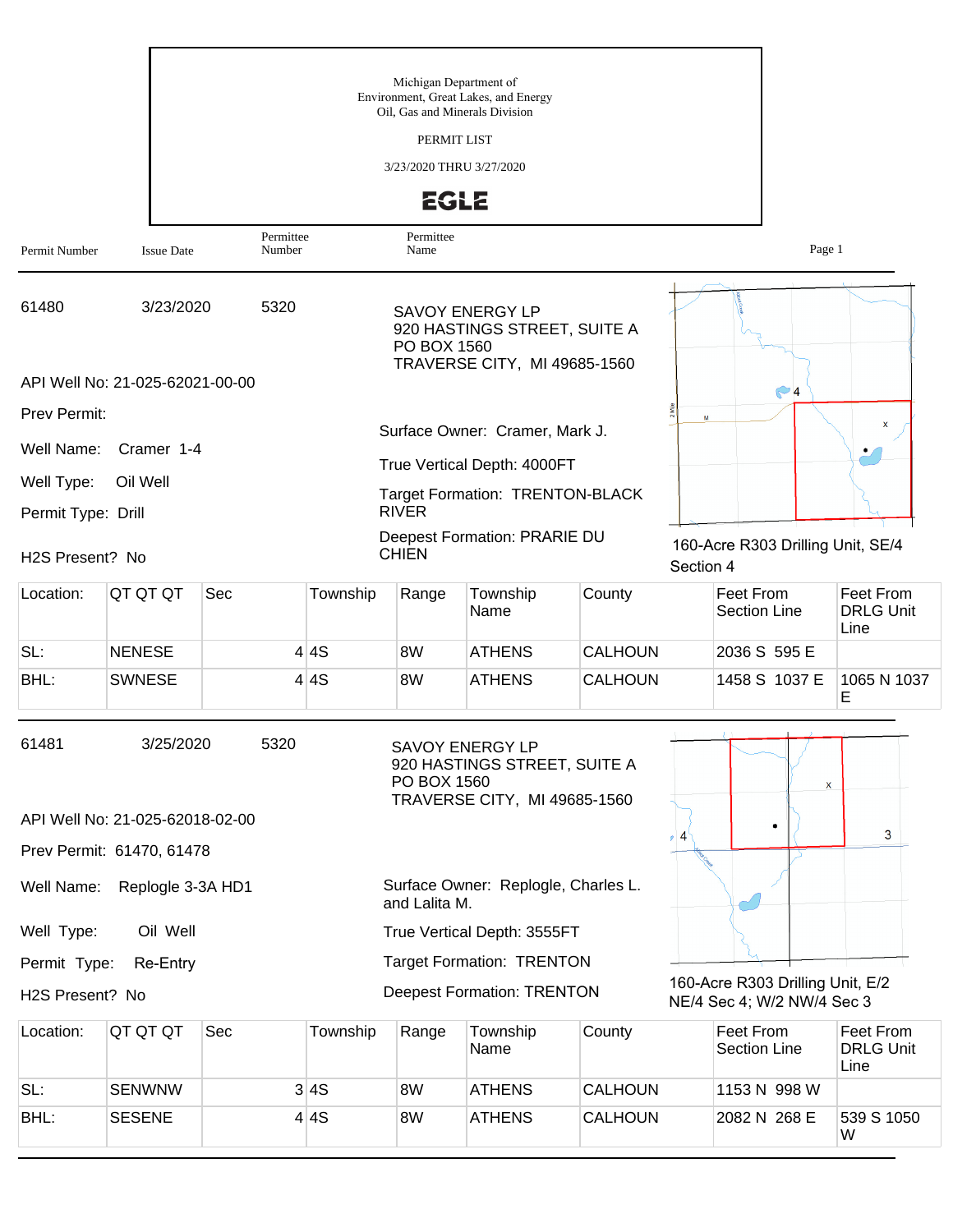|                                                      |                                                      |                     |          | Michigan Department of<br>Oil, Gas and Minerals Division<br>PERMIT LIST<br>3/23/2020 THRU 3/27/2020<br><b>EGLE</b> | Environment, Great Lakes, and Energy                                     |        |         |                                            |                                |
|------------------------------------------------------|------------------------------------------------------|---------------------|----------|--------------------------------------------------------------------------------------------------------------------|--------------------------------------------------------------------------|--------|---------|--------------------------------------------|--------------------------------|
| Permit Number                                        | <b>Issue Date</b>                                    | Permittee<br>Number |          | Permittee<br>Name                                                                                                  |                                                                          |        |         |                                            | Page 2                         |
| 61482                                                | 3/25/2020                                            | 6310                |          |                                                                                                                    | <b>CORE ENERGY LLC</b><br>1011 NOTEWARE DRIVE<br>TRAVERSE CITY, MI 49686 |        | M 32    | Beckett                                    |                                |
|                                                      | API Well No: 21-137-29298-02-00                      |                     |          |                                                                                                                    |                                                                          |        |         |                                            |                                |
| Well Name:                                           | Prev Permit: 61375, 29298<br><b>BUTKA 1-10A Well</b> |                     |          |                                                                                                                    | Surface Owner: DAVID DUFFIELD                                            |        |         |                                            | $\bullet$                      |
| Type:                                                | COI (CO2 Injection)                                  |                     |          |                                                                                                                    | True Vertical Depth: 6240FT                                              |        |         |                                            |                                |
| Permit Type: Convert<br>H <sub>2</sub> S Present? No |                                                      |                     |          |                                                                                                                    | Target Formation: A-1 CARBONATE<br>Deepest Formation: NIAGARAN GRAY      |        | 08-2019 | Oley Lake<br>Chester 2-10A EOR Unit, Order |                                |
| Location:                                            | QT QT QT                                             | Sec                 | Township | Range                                                                                                              | Township<br>Nama                                                         | County |         | Feet From<br>Section Line                  | Feet From<br><b>DRIG</b> LInit |

| Location. | ושו שו שו     | əec | TOWNSHIP | Range | TOWNSHID<br>Name | <b>COUNTY</b> | <b>Feet FIOIII</b><br>Section Line | <b>Feet FIOIII</b><br><b>DRLG Unit</b><br>Line |
|-----------|---------------|-----|----------|-------|------------------|---------------|------------------------------------|------------------------------------------------|
| SL:       | <b>NWNESE</b> |     | 10 30 N  | 2W    | <b>CHESTER</b>   | <b>OTSEGO</b> | 2103 S 934 E                       |                                                |
| BHL:      | <b>NWNESE</b> |     | 10 30 N  | 2W    | <b>CHESTER</b>   | <b>OTSEGO</b> | 2103 S 934 E                       | 2103 S 934 E                                   |

| 61483              | 3/26/2020                       | 7772 | <b>LAMBDA ENERGY</b><br><b>RESOURCES LLC</b><br>12012 WICKCHESTER<br>SUITE 300 |                      |  | Deward |
|--------------------|---------------------------------|------|--------------------------------------------------------------------------------|----------------------|--|--------|
|                    | API Well No: 21-039-62000-00-00 |      | HOUSTON, TX 77055                                                              |                      |  |        |
| Prev Permit:       |                                 |      |                                                                                |                      |  | 16     |
|                    | Well Name: State Frederic 3-16  |      | Surface Owner: State of<br>Michigan                                            |                      |  |        |
| Well Type:         | OIL                             |      | True Vertical Depth: 7440                                                      |                      |  |        |
| Permit Type: Drill |                                 |      | <b>Target Formation: NIAGARAN</b>                                              | $\sim$ $\sim$ $\sim$ |  |        |

H2S Present? Yes

160-Acre R303 Drilling Unit, E/2 NE/4 Section 17, W/2 NW/4 Section 16

| Location: | IQT QT QT     | Sec | Township | Range | Township<br>Name | County          | ∣Feet From<br>Section Line | Feet From<br><b>DRLG Unit</b><br>Line |
|-----------|---------------|-----|----------|-------|------------------|-----------------|----------------------------|---------------------------------------|
| SL:       | <b>SWNWNW</b> |     | 16 28N   | 4W    | <b>FREDERIC</b>  | <b>CRAWFORD</b> | 1286 N 158 W               |                                       |
| BHL:      | <b>SWNWNW</b> |     | 16 28N   | 4W    | <b>FREDERIC</b>  | CRAWFORD        | 1286 N 158 W               | 1286 N 1168 E                         |

Deepest Formation: NIAGARAN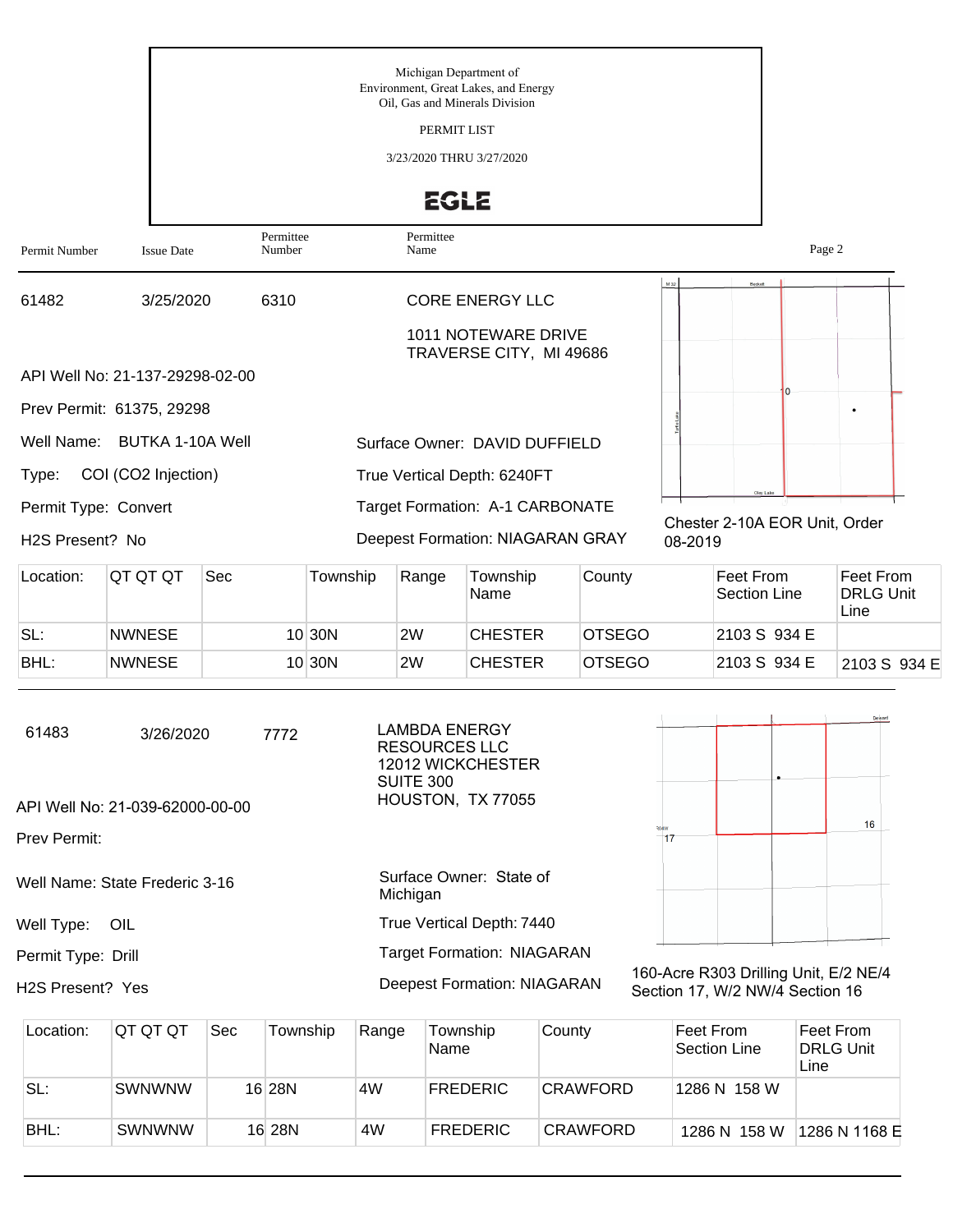Michigan Department of

Environment, Great Lakes, and Energy

Oil, Gas and Minerals Division

Updated Permits

3/23/2020 THRU 3/27/2020

## **EGLE**

Permit Number Permittee Number Permittee<br>Name Name Page 1

## **PLUGGING INSTRUCTIONS ISSUED:**

60639 5320 SAVOY ENERGY LP 920 HASTINGS STREET, SUITE A PO BOX 1560 TRAVERSE CITY, MI 49685-1560

API Well Number: 21-091-60347-01-00

Well Name: THOMPSON 3-22A HD1

Plug Inst. Issue Date: 3/13/2020

| Location | <b>IOT OT OT</b> | 'Sec              | Township | Range | Township Name | County          | Feet From Section<br>Line | <b>Feet From DRLG</b><br>Unit |
|----------|------------------|-------------------|----------|-------|---------------|-----------------|---------------------------|-------------------------------|
| SL:      | <b>NWSESW</b>    | 22 <sub>16S</sub> |          | 3E    | <b>ADRIAN</b> | <b>ILENAWEE</b> | 996 S 1361 W              |                               |
| BHL:     | <b>NENWSW</b>    | 22 <sub>16S</sub> |          | 3E    | <b>ADRIAN</b> | <b>LENAWEE</b>  | 2226 S 1012 W             | 1429 N 337 E                  |

Comment: App to P&A expires on 9/30/20

True Vertical Depth: 3289